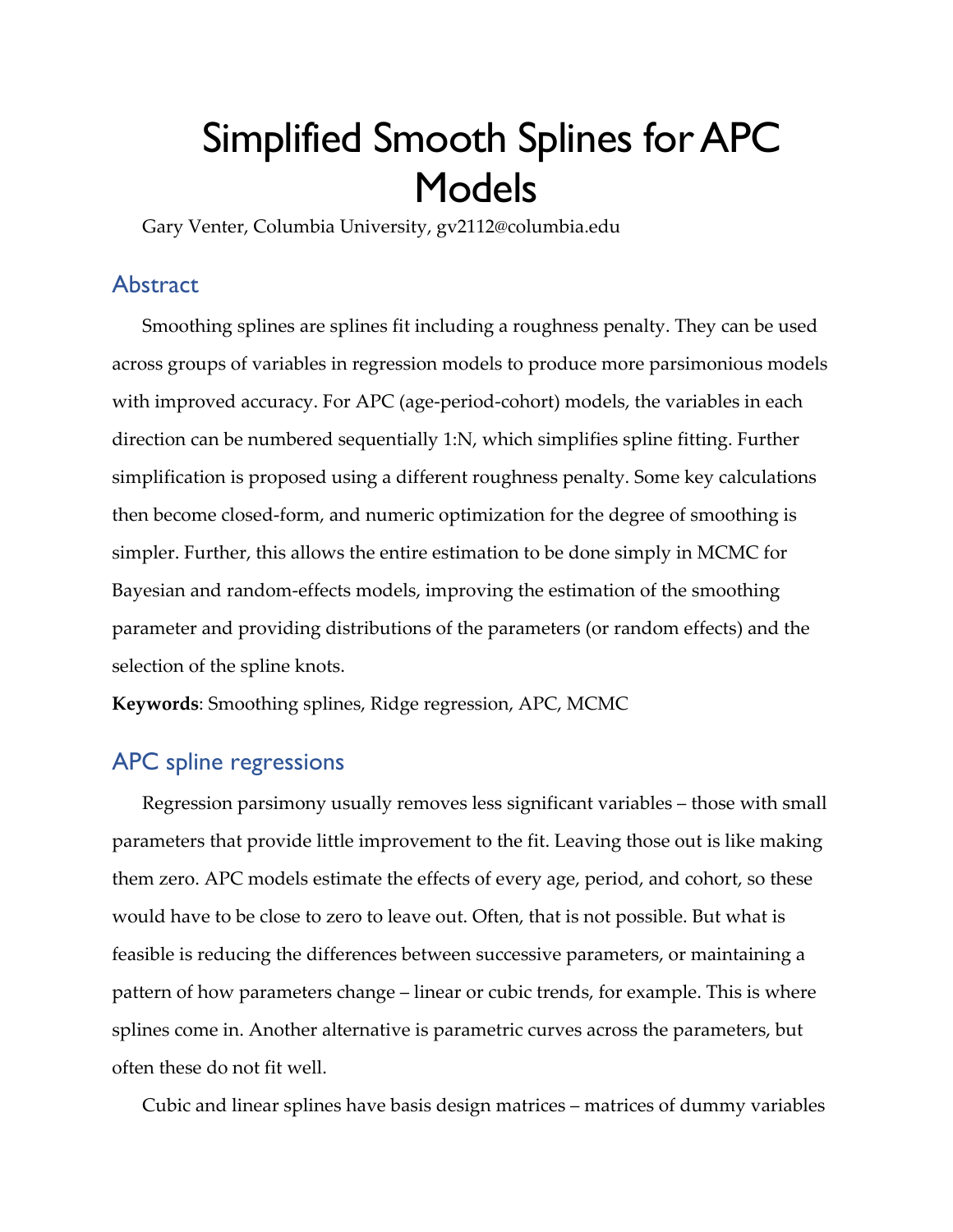for a regression to fit splines in each direction. There are variables for each APC parameter, except for enough left out to make the design matrix non-singular. If there are no further constraints, the spline regression fit would be the same as from regular regression. The spline curves could be very bumpy to fit through all the original parameters. Smoothing splines constrain the regression by minimizing the negative loglikelihood (NLL) plus a roughness penalty, giving smoother curves.

An early proposal for a roughness penalty on smoothing, from Whittaker (1922), is the sum of squares of the third differences of the smoothed values. Recently the integral over 1:N of the squared 2<sup>nd</sup> derivative of the spline curve has been a popular roughness measure. For cubic splines, this is a closed form but fairly complicated function of the parameters. For linear splines a comparable formula is the sum of the squared 2nd differences of the curve values at the points 1:N. With the right basis, this is the sum of the squared parameters. The  $2<sup>nd</sup>$  derivative measure makes fitting each spline a numerical optimization, even when the regression can be done in closed form. The proposal here is to also penalize the sum of squared parameters for cubic splines. The smoothing is similar to using the  $2<sup>nd</sup>$  derivative measure – fits with lower sums of squared parameters have lower 2<sup>nd</sup> derivative integrals, and vice versa.

Formally, let  $\beta_0$ , ...  $\beta_N$  be the coefficients of the spline fits, with constant  $\beta_0$ , and let  $f(x)$  be a spline. Second-derivative fitting with smoothing constant  $\lambda$  minimizes:

$$
NLL + \lambda \int_{1}^{N} f''(x)^2 \partial x
$$

The proposed alternative is minimize:

$$
NLL + \lambda \sum_{j=1}^N \beta_j^2
$$

This is actually the formula for ridge regression with shrinkage  $\lambda$ , although sometimes the sum is taken starting at  $j = 0$ . Hoerl and Kennard (1970) proved that there is always some  $\lambda > 0$  for which ridge regression has a lower predictive variance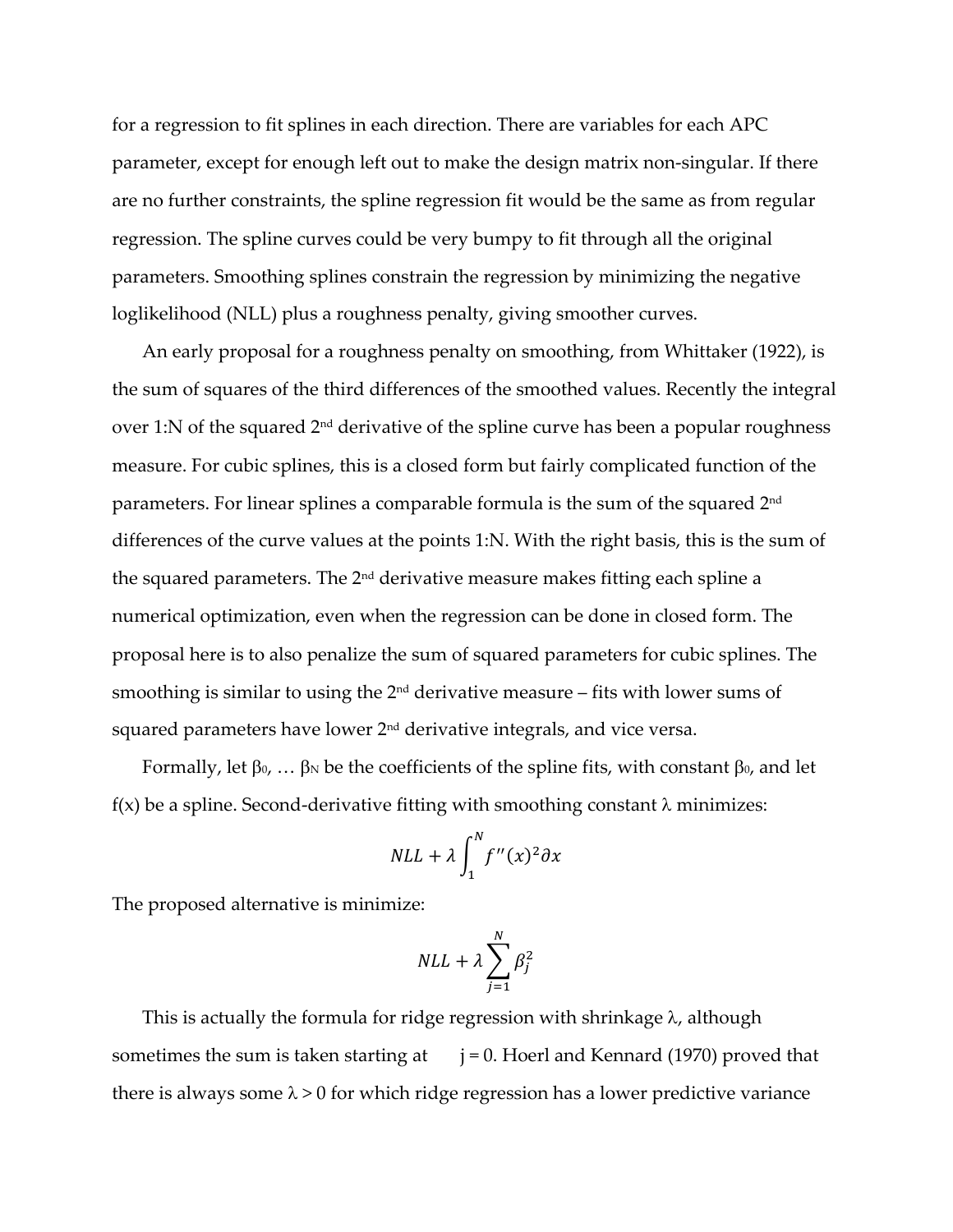than MLE's. This is similar to Stein 1956, who showed that when estimating three or more means, shrinking the estimates towards the overall mean to some degree will always improve the predictive variance. Both bias the estimates, usually towards the grand mean, but that is less important than improving the accuracy. Improved predictive accuracy is what you want from splines.

Ridge regression has a closed-form estimation equation. For regression with design matrix x and observations y:

$$
\beta = (x'x)^{-1}x'y
$$

Let J be the diagonal matrix with upper right value  $= 0$ , for the constant. Then the ridge regression estimate is:

$$
\beta = (x'x + \lambda J)^{-1}x'y
$$

This can be done in a spreadsheet. Fitting is done excluding one group at a time. NLLs are measured on the omitted groups, and the sum of those is the cross-validation NLL, which is minimized over  $\lambda$ . This is a one-variable nonlinear minimization and can also be done in a spreadsheet. It is easier in popular programming languages like R and Python.

The cross-validation NLL is an estimate of the NLL excluding sample bias, which is understatement of the NLL coming from measuring it on the sample used to estimate the parameters. Penalized likelihood measures like AIC, BIC, HQIC, etc. also try to eliminate the sample bias, and cross validation can be considered a penalized likelihood measure for shrinkage estimation. Shrunk parameters do not use up as many degrees of freedom, so penalizing NLL on parameter counts does not work for shrinkage. Such measures are estimates of sample bias, not exact measurements of it. Statisticians do not like estimating parameters by optimizing penalized likelihood because that risks just finding the parameters with the greatest under-estimation of sample bias. They are still good measures for comparing a few models, however.

Markov chain Monte Carlo estimation (MCMC) gives a different way of estimating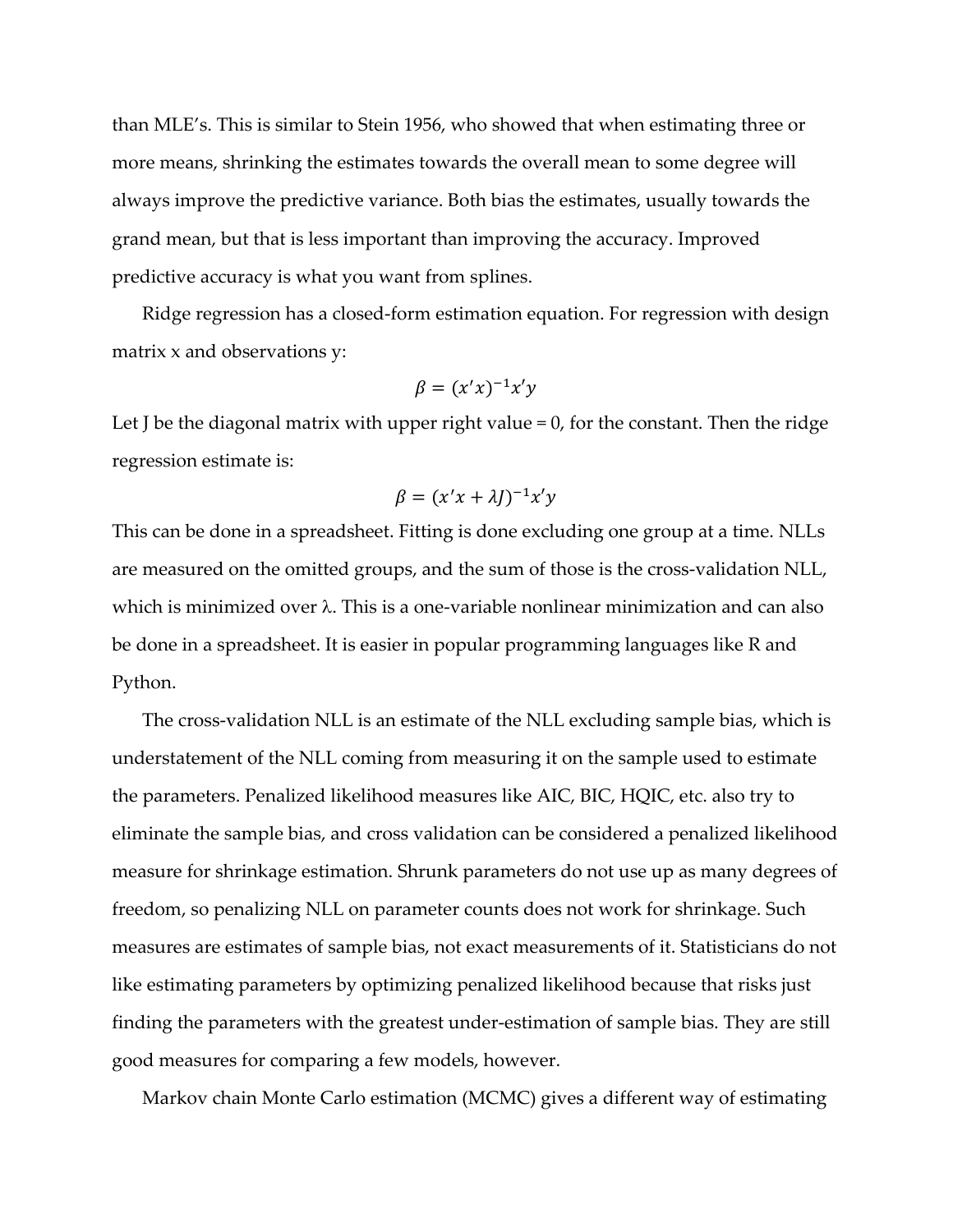$\lambda$ . In Bayesian or random-effects estimation, the model would include distributions for the parameters or random effects  $\beta_1$ , ...  $\beta_N$ , e.g., each  $\beta \sim \text{normal}(0,1/\lambda)$ . Call their combination  $p(\beta)$ . Bayesians would also specify fairly non-constraining distributions for  $log(\beta_0)$  and  $log(\lambda)$ . In random effects these are usually considered frequentist parameters, without distributions, but there appears to be little reason they could not be made into random effects themselves, with postulated distributions. In either case, the joint likelihood is  $p(\beta)^*p(y|\beta,\lambda) = p(\beta,\lambda) = p(\beta,\lambda|y)^*p(y)$ , by definition of conditional distribution. Here  $p(y)$  is not known. MCMC is a way to generate samples from the product of two distributions known only up to an undetermined constant. Thus it can produce a sample of  $p(\beta,\lambda|y)$ . Frequentists usually estimate just the mode of this distribution, but it seems they could get the whole distribution MCMC by making  $\beta_0$ and  $\lambda$  random effects, and estimate the mean of  $\lambda|y$  without cross validation as Bayesians do.

#### Implementation example

For a linear-spline design matrix, the variables estimated are the 2<sup>nd</sup> differences of the parameters in each direction. The 1<sup>st</sup> differences sum those up, and the A, P, or C parameters sum up the  $1<sup>st</sup>$  differences. That ends up counting the  $2<sup>nd</sup>$  difference parameters additional times for later observations. For an observation at age k, the age j variable ends up as  $(1+k-j)_t$ , and the same for periods and cohorts k and j. Usually the  $1^{st}$ A, P and C variables are left out to avoid a singular matrix when there is a constant term. One more variable needs to be omitted if all three directions are included, as discussed below.

For cubic splines the design matrix here takes the first variable as the constant, the second in each direction as the A, P, or C number k for that direction for each observation, and the 3<sup>rd</sup> to N<sup>th</sup> as  $(2+k-j)^{3}$  for  $j = 2, ... N$ . Only one constant is used for the regression, so there are N–1 variables in each direction. This is a simplification of the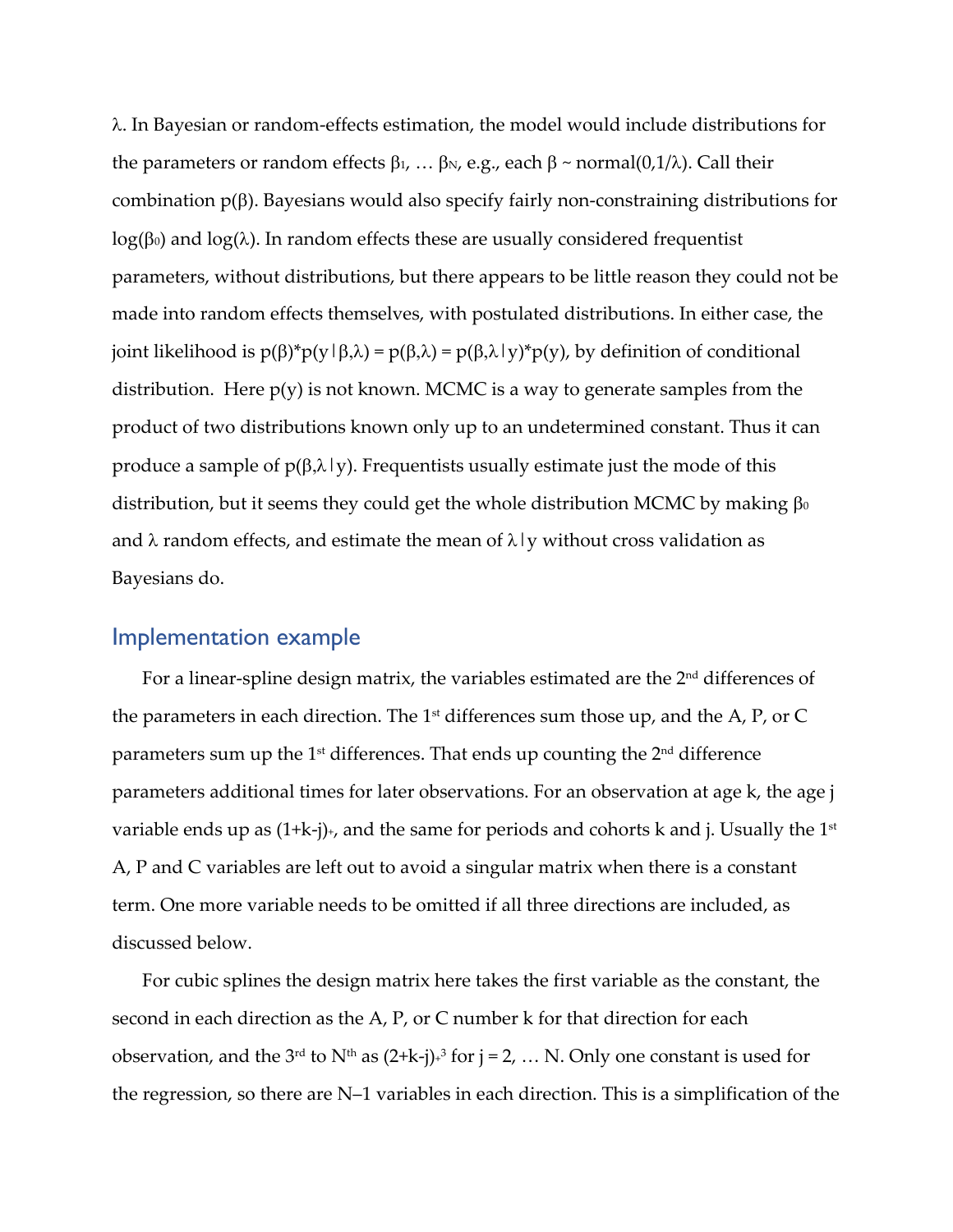basis given by Hastie, Tibshirani, and Friedman (2017), a derivation which is at https://stats.stackexchange.com/questions/172217/why-are-the-basis-functionsfornatural-cubic-splines-expressed-as-they-are-es . For interpolating the cubic splines, use this basis for any real k in the interval. A disadvantage of the simplification is that the interpolation does not work in the last interval [N–1, N] and the spline does not work for extrapolation.

There is a linear relationship among the three directions. One more variable has to be eliminated to have a non-singular design matrix. This can be done by estimating the model using two directions only, then leaving out the variable with the lowest absolute value. This is at a point where the cubic or linear curve does not change shape much. Sometimes modelers leave out an entire direction because of the linear relationship, but that is like assuming there are no effects in that direction. This can be checked with residual analysis, and does not usually hold.

As an example, splines are fit to the logs of insurance loss payment data using cross validation. Payments are by year of accident (cohort=row) and years since accident (age=column), with year of payment (period) on SE-NW diagonals. Payments decrease with age, and increase from inflation by year of payment. The cohort size is volume increased by inflation. This data is an incomplete square with fifteen years in each direction. Linear and cubic splines were fit, first to AC data, then the smallest variable eliminated, then the period variables were included. For linear splines, the last cohort was eliminated, and for cubic splines it was the 2nd-to-last cohort. Leave-one-out cross validation was used, where every observation is taken as a left-out subsample. The linear splines gave a slightly better cross-validation NLL. The splines at the best  $\lambda$ 's are graphed below, with the cubic splines interpolated to show the curves. The linear splines are fairly smooth themselves. Curve shapes barely change at several points. Those parameters are close to zero and their knots are effectively eliminated. Optimizing knot choice can be an awkward additional calculation in typical spline